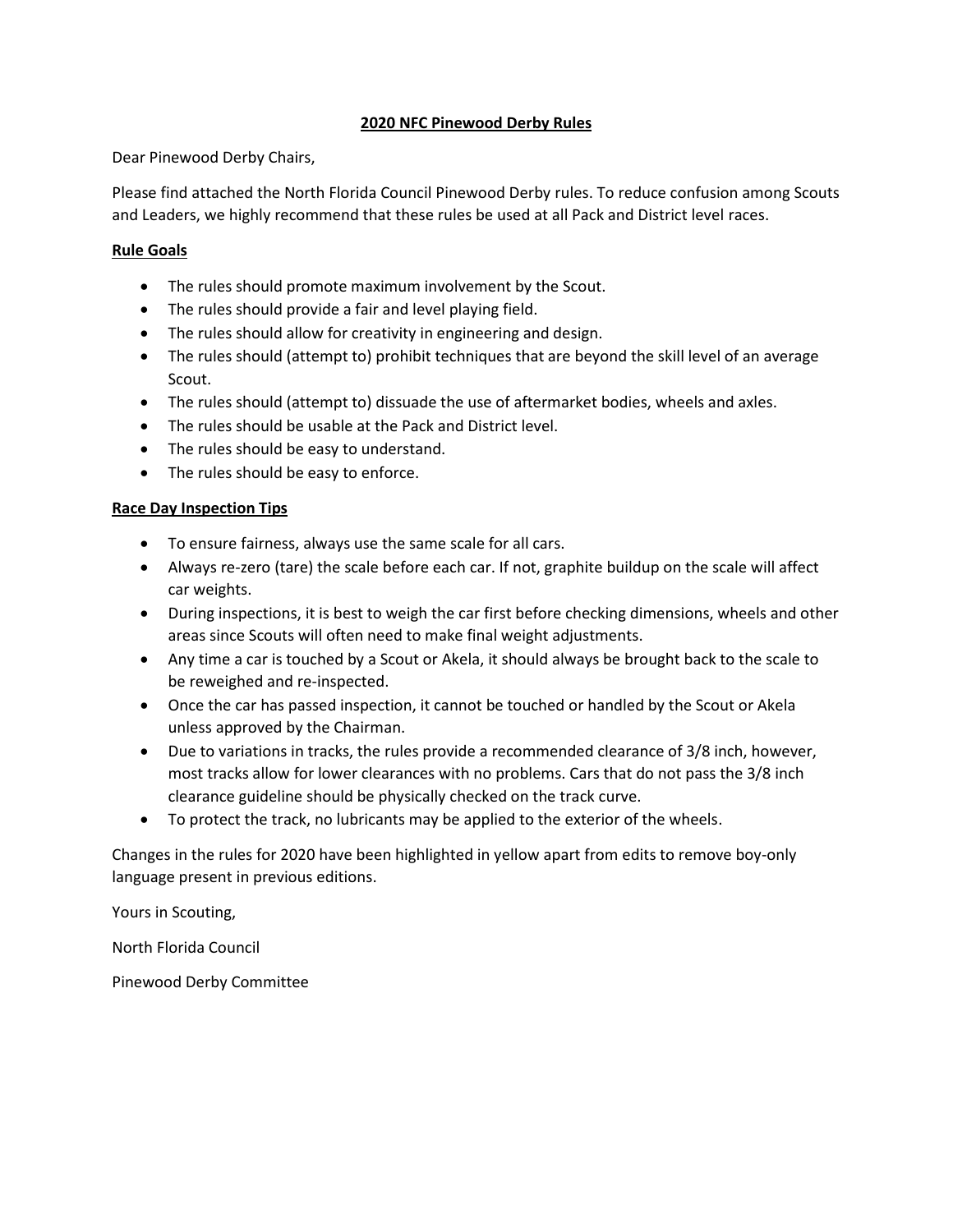## **NORTH FLORIDA COUNCIL PINEWOOD DERBY RULES**

## **GENERAL:**

**G-1. Essential Materials:** All cars entered shall be constructed from Official BSA Pinewood Derby Kit material. The car body, wheels and axles must be from an official BSA Pinewood Derby kit. This includes colored wheels and kits sold by Revell® Inc. under license by the Boy Scouts of America. If you purchase bodies, wheels or axles from non-BSA sources, you must ensure that the parts originated from an official BSA kit.

**G-2. Competitor Categories:** Cub Scouts will compete with others in the same "Cub Scout Year." In most cases this aligns with their year in school: Lion = Kindergarten; Tiger = 1st grade; Wolf = 2nd grade; Bear = 3rd grade;  $1<sup>st</sup>$  year Webelos = 4th grade. In those cases which don't match the alignment, reconfirm the information and enter the Cub Scout according to the Cub Scout Year. In cases in which the Cub Scout year is indeterminate, enter the Cub Scout according to their grade in school. If none of these rules apply, contact the Derby Chairman for direction. In these rules the terms "Cub Scout Year", "age group", "class" and "Division" are synonymous.

**G-3. Attendance:** Only the Cub Scout may enter his or her car. This means that the Cub Scout must be present to enter his or her car into competition. An entry by "proxy" will only be allowed for special circumstances. Check with the Derby Chairman for details.

**G-4. "New Work":** Construction of entries must not have begun before the previous year's NFC Pinewood Derby Races.

**G-5. Single Car per Scout per Event:** A Scout may enter only one (1) car for the race.

**G-6. The Derby Chairman will be the final judge of these rules:** The decision of the Derby Chairman will be final and will be judged in the best interest of the Scout, while maintaining a level of fair competition. Unsportsmanlike conduct by any entrant or member of the audience will be grounds for expulsion from the competition and/or the race area.

## **QUALIFICATION:**

**Q-1. Qualifying Entrants:** For 2020 any Scout that meets the eligibility requirements may register their car in the Council Pinewood Derby in the appropriate age-category. It is not required to previously qualify at a Pack or District race. Each car must be registered by the Scout who built the car before the close of online registration. On the day of the race the car must pass inspection by the inspection team before it may be entered in the race (see Technical Standards).

**Q-2. Attire and Appearance:** The Scout should be in a neat, clean FIELD uniform, (class "A").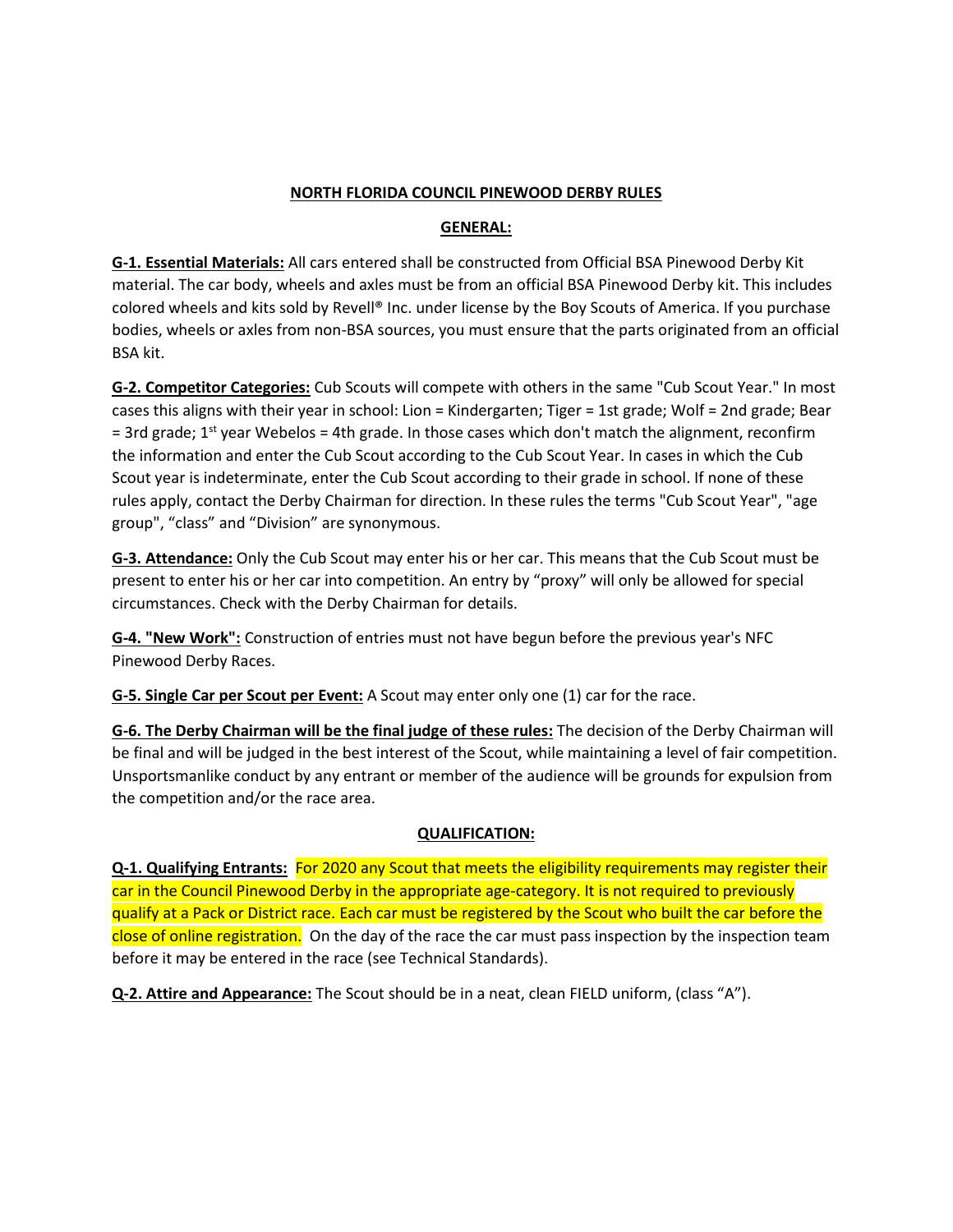## **Technical Standards:**

The inspection judges at race-day check-in are responsible to evaluate each car's adherence to the technical standards. Their decision may be appealed to the Inspection Official and the Derby Chairman, who, after consultation with the inspection team, shall render a final, binding decision. Any car not meeting the technical standards will not be permitted to race. The fact that a car passed inspection at the Pack or District competition does not guarantee that it will pass for the Council competition. Any car, at any time, may be subject to additional inspections. Any car discovered to have any violations of the technical standards, even if not previously discovered during check-in, may be subject to disqualification. This decision may be appealed to the Inspection Official and the Derby Chairman, who will consult with any official who discovered or was made aware of any violations. The Track Official and the Derby Chairman will then consult with the SCOUT and their parent/assistant, and shall render a final, binding decision.

**T-1. Material:** The car body, wheels and axles must be from an Official BSA Pinewood Derby kit. This includes colored wheels and kits sold by Revell® Inc. under license by the Boy Scouts of America. If you purchase bodies, wheels or axles from non-BSA sources, you must ensure that the parts originated from an official BSA kit.

**T-2. Weight:** Race cars may weigh no more than five (5.0) ounces (total weight) as determined on the official scales during race day inspection.

**T-3. Axles:** The car must roll on the axles from an Official BSA Pinewood Derby kit. The wheels must be attached directly to the axle and spin freely. Use of the axle slots is not required (see pictures on page 7).

**T-4. Size:** Race cars may be no longer than 7 inches, nor wider than 2 3/4 (2.75) inches, nor taller than 3 inches, as determined by the official gages during race day inspection. (Underside clearance of at least 3/8 (0.375) inches and inside wheel to wheel clearance of at least 1 3/4 (1.75) inches is recommended, so that the car will run on the racetrack. Adequate clearance is the responsibility of the race car builder.)

**T-5. Weights and Attachment:** Weight may be added to the car and will be considered part of the car for purposes of all measurements. "Weight" is considered to be any material on the car that is not provided in the kit. All weight must be securely fastened to the car, e.g. by permanent glue, nails or screws, Weights shall be passive, i.e. non-moveable, nonmagnetic, non-electric, non-sticky, etc.

**T-6. Wheels:** There must be at least four wheels on the car, however, it is not required that all four wheels make contact with the track. However, nothing except the wheels may contact the track. You may paint or polish any part of the wheel. All of the original "tread marks" on the wheel face must be intact. It must be apparent to the inspector the tread marks are intact (\*). Wheel treads must remain flat (\*). The inner step at the wheel hub must also remain intact, it cannot be removed (\*). The words "Official B.S.A." and other lettering on the wheels (inside and outside) shall remain intact and clearly visible to the inspector. No additional items may be added to the wheels or axles such as washers, springs, bearings, sleeves, bushings, O-rings, etc. \*(see Picture's on Page 6 for example)

**T-7. Gravity Powered:** The race car may not be constructed or treated in such a way that the track's starting mechanism imparts momentum to the car. (For instance, this provision disqualifies cars with sticky substances on the front of the car and protrusions which may catch on the starting pin.)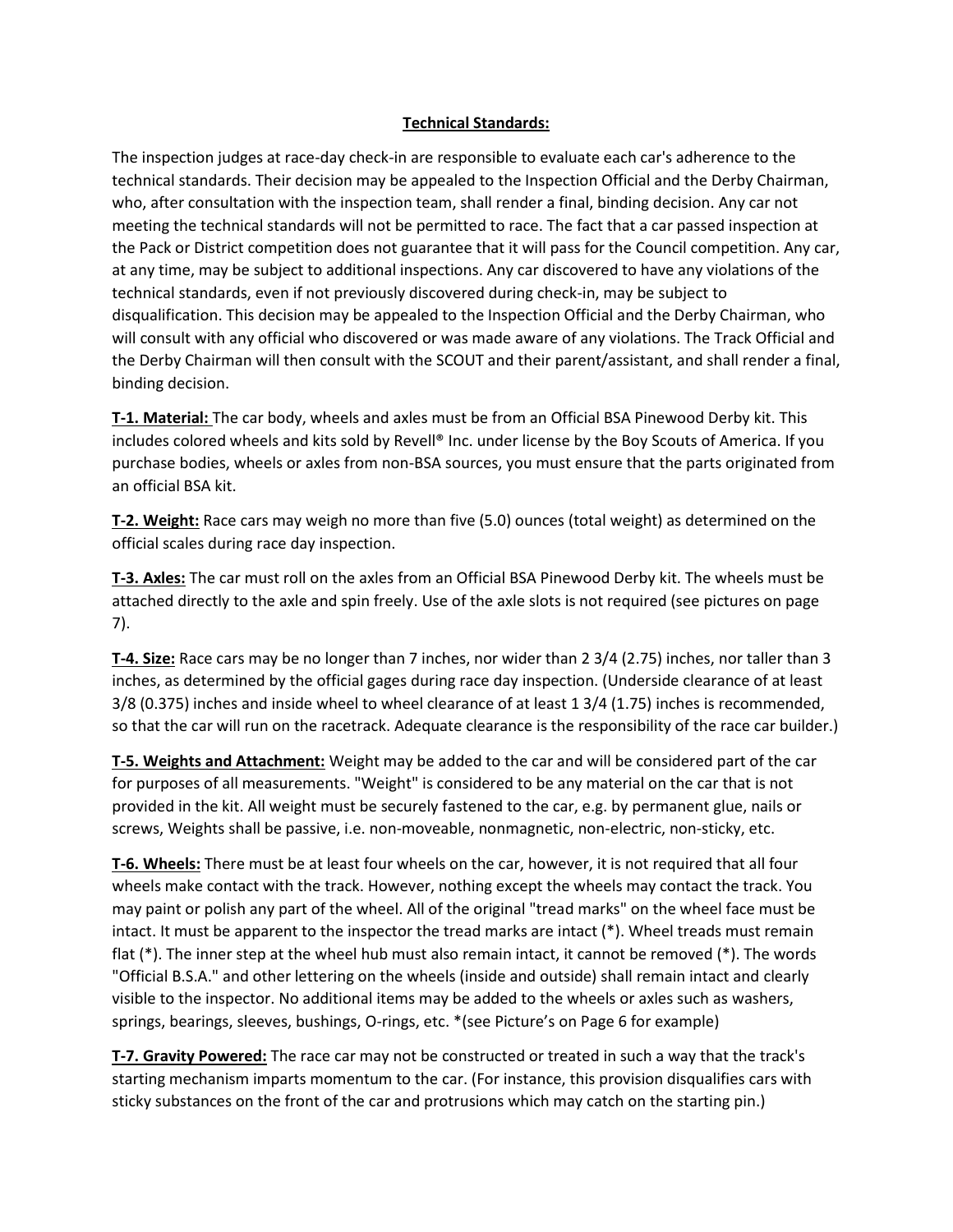**T-8. Lubricants:** Graphite lubrication is common. Other lubricants are allowed. ALL lubricants cannot leak or foul the track. ALL excess MUST be removed. All lubricants must be dry at the time of inspection/racing and NOT applied to the exterior of the wheels.

**T-9. Staging:** The car nose must not be pointed or forked (1/2 inch minimum front edge). No part of the car can protrude past the starting pin. The contact pint of the car to the staging pin shall not exceed 1 inch in height as measured from the track surface. (refer to pictures on page 7)

**T-10. Body:** The car body may have no moving parts.

# **Conduct of the Races:**

Track officials are responsible for the proper conduct of the races. Decisions of track officials on questions of rules interpretations and procedure may be appealed to the Derby Chairman. Decisions of track officials on questions of fact may not be appealed beyond the Track Official. Scouts AND PARENTS should also be familiar with these rules.

**C-1. Inspection Gages:** All inspections will be conducted by one team at a special inspection area using scales and gages approved by the Derby Chairman. Please stress this fact to all members of your Pack. A "public pit" area containing tools and other accessories may or may not be provided by the race officials, so the Scout should be prepared to make adjustments to their cars, on their own, if necessary.

**C-2. Impounding:** Once the car has passed inspection and received its number sticker, the inspection team will place his car on the table provided. No further handling of the car by anyone other than the race officials, lubrication, or improvements to that car will be allowed. (However, see C-13.)

**C-3. Car Handling Responsibility:** A track official shall be responsible to stage the cars at the starting line, to retrieve the cars at the finish line (after the race has been called) and return the cars to the pit after their heat is finished.

**C-4. Lane Assignment:** Lane assignment for each heat shall be determined by computer.

**C-5. Car Repair:** If, during the race, a wheel falls off or the car becomes otherwise damaged, then the SCOUT may to the best of their ability perform repairs. Any weights or cosmetic accessories that fall off are not considered damage to a car. The SCOUT may seek advice for repairing the car, but may receive no other assistance. If a car is damaged due to track fault or due to fault of another car or SCOUT, then the Track Official, at his or her sole discretion, may allow additional repair assistance.

**C-6. Car Interference:** If, during a race heat, a car leaves its lane and, in so doing, interferes with another racer, then that heat will be re-run. If, during the re-run heat, the same car leaves its lane and, in so doing, interferes with another racer, then the heat will be re-run without the interfering car, and the interfering car will be given a time of 5.00 seconds. (However, see C-9.)

**C-7. Car Leaves Lane:** If, during a race heat, a car leaves its lane but proceeds down the track in a manner that does not interfere with its opponent, then the race will be called normally. (However, see C9.)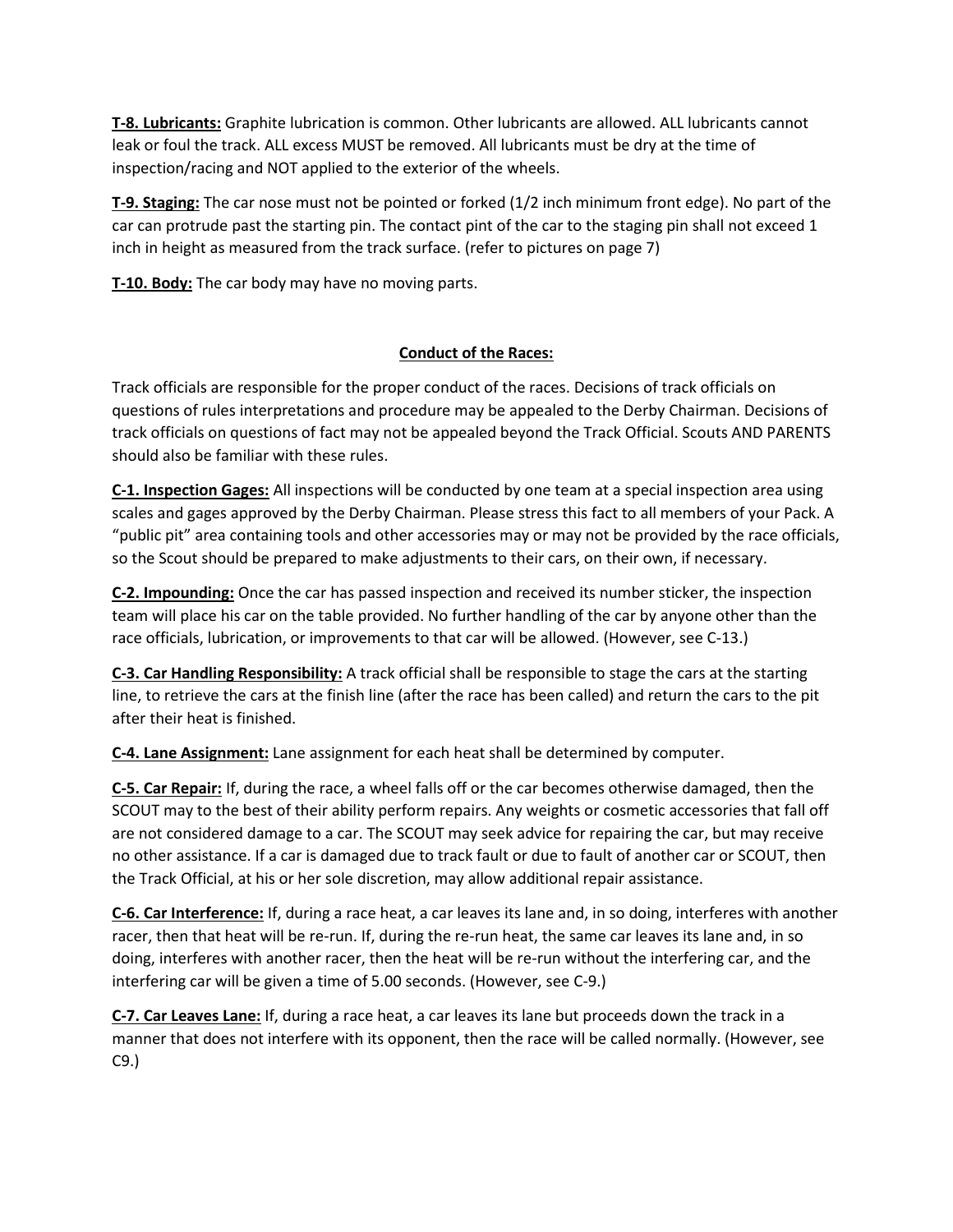**C-8. Car Leaves Track:** If, during a race heat, a car leaves the track without interfering with its opponent, it shall be considered to have ended its heat at that point and the car will be given a time of 5.00 seconds. (However, see C-9.)

**C-9. Track Fault:** If a car leaves its lane, at their sole discretion, the Track Official may inspect the track and, if a track fault is found which probably caused the initial violation, the Track Official may order the race heat to be re-run after the track is repaired.

**C-10. Not Finishing:** If, during a race heat, a car does not reach the finish line on the track, a time of 5.00 seconds will be given to that car.

**C-11. Call to Race:** Competitors will be called to race by a racing official. Scouts are required to be present to watch their car race unless prior arrangements are approved by derby chairman.

**C-12. Appeals:** The Cub Scout must make all questions of rules interpretations, procedure and fact to the track officials promptly. Akelas will not make appeals on the Scouts behalf.

**C-13. Track Champions:** The Champions from each Division's race shall be accompanied, with their car, from the awards area to Championship Impound by the Track Official or their designee. The car will be impounded at the Championship Impound until the start of the Race of Champions. Inspection, repair as necessary and addition of lubrication, all performed solely by the Cub Scout, will be permitted just prior to the start of the Race of Champions. A post repair inspection and weigh-in may be conducted.

**C-14. Opponent Assignment:** Scouts will be grouped with opponents decided by the computer. The race is based on cumulative time. The computer will attempt to provide the best variety of opponents in an effort to race against as many opponents as possible.

**C-15. Un-Scout-like Conduct:** In order to promote a fun and welcoming environment for all Scouts and families all participants will be expected to abide by the Scout Oath and 12 points of the Scout Law. At any time, an Akela or Scout may be asked to leave the race on a temporary or permanent basis by the Derby Chair upon observation of un-Scout-like conduct. This may include disqualification of their Pinewood Derby car at the discretion of the Chair.

## **The Racing Environment:**

**R-1. Track Length and Drop:** The track shall have a racing surface (starting line to finish line distance) not to exceed 49 feet with a drop not to exceed 4 feet.

**R-2. Track Slope:** The track slope shall decrease from approximately 30 degrees at the starting line to approximately 0 degrees at the finish line. The track will have a 4' section where this transition will occur.

**R-3. Lanes:** The track will have a minimum of 3 lanes. Each lane will consist of a straight, strip approximately 1 1/2 (1.50) inches, but certainly less than 1 3/4 (1.75) inches, wide and approximately 1/4 (0.25) inches, but certainly less than 3/8 (0.375) inches, thick, centered on a smooth surface no less than 4 inches wide. Each race car shall straddle such a strip during its heats.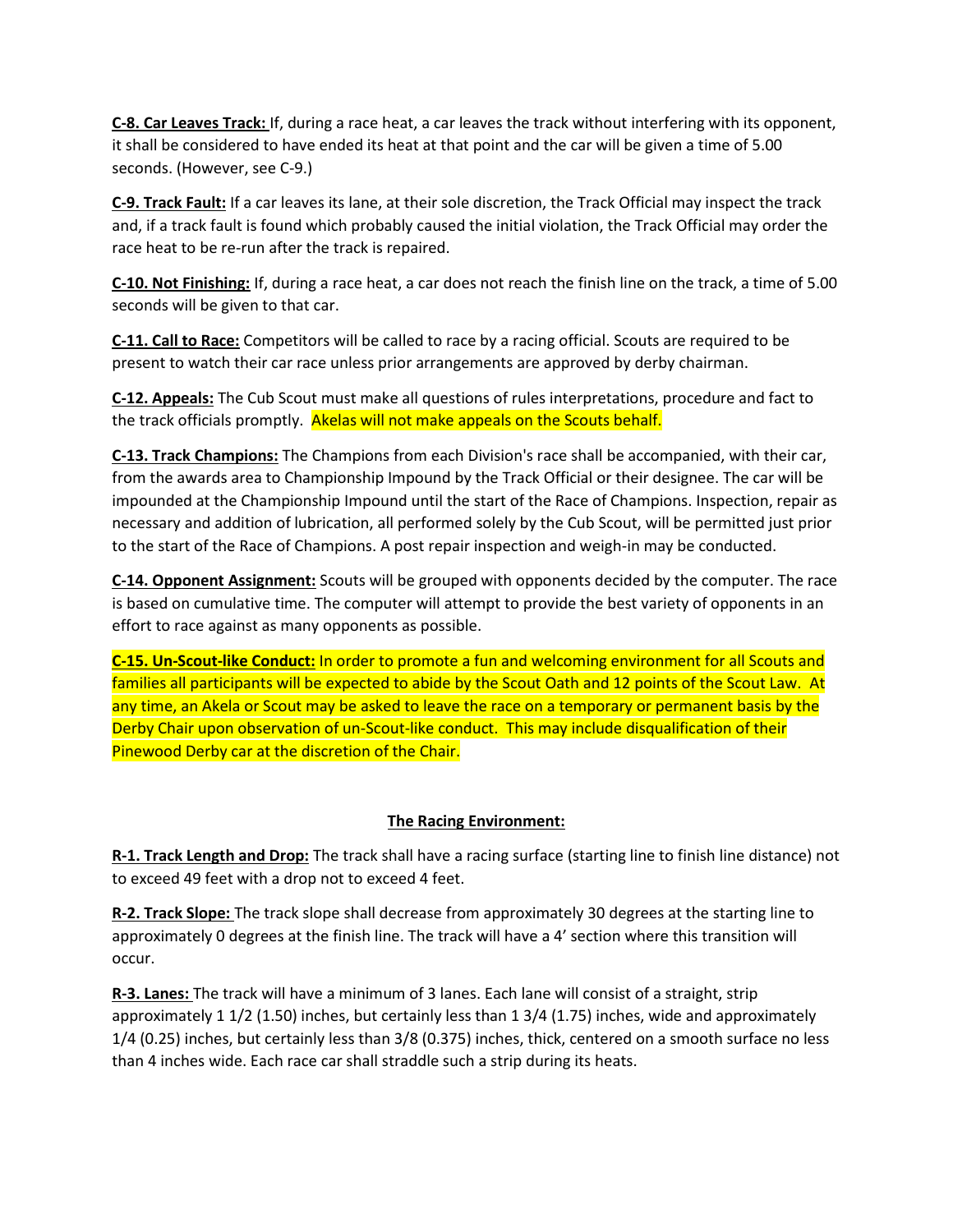**R-4. Starting Mechanism:** The "starting line" shall consist of vertical pins of approximately 1/4 inch diameter, extending approximately 3 inches above the track surface and approximately centered in each lane. The starting mechanism will trigger a laser starting sensor which starts the computer timer.

**R-5. Finish Line Sensor Location:** The finish line sensors shall be in alignment with the corresponding starting line pin and be approximately centered in its lane.

**R-6. Finish Line Judging:** The track's electronic finish line sensor will determine the order of finishing for each heat. In the event of an inconsistency brought to the Track Official or Derby Chairman's attention before the start of the next heat, the Track Official and the Derby Chairman will use, at their discretion, available resources to determine if the inconsistency is correct. The Track Official and the Derby Chairman will make the final decision whether to keep the finishing order as recorded or re-run the heat. Any discrepancy brought to the attention of the designated officials after another heat has started will not be eligible for appeal and the results of the heat will stand as recorded. Since the timer is accurate to 1/1000 of a second, a tie is rare; however, they do occur. In the event of a tie, the cars will not be re-run since scoring is based on cumulative time, not placement of finish, unless the tie is a result of a computer error, determined solely by the Derby Chairman. If after all heats are run and any cars tie for 1st, 2nd, or 3<sup>rd</sup> place, the tying cars will run a 2 heat tie breaker race to determine placement (fastest cumulative time receives the better placement). All cars that placed after the tying cars will move down in placement respectively.

**R-7. Lane Selection:** If the track has more lanes than needed, the Track Official (in conjunction with the computer's programming limitations) shall select the most evenly matched lanes for use by the racers. Each car will race in each lane an equal number of times.

**R-8. Finish Line Electronics Sensitivity:** Track Finish Line Electronics must trigger correctly if a lead pencil is passed 3/4 (0.75) inches above the track surface at a speed of 15 feet per second.

**R-9. Finish Line Clearance:** Track Finish Line Electronics and other track accessories must be no closer than 4 inches above the track.

**R-10. Cumulative Computation:** During a division race, on a 4 lane track, each car will run down the track 4 times. The four times will be averaged for the cumulative total. During a division race, on a 3 lane track, each car will run down the track 3 times. The average of the three races will be counted.

**R-11. Competition Format:** For each scouting year competition and the Open Qualifying race, every car races the same number of times and every car races in each lane. The competition format will attempt to maximize the number of opponents that each car races against. In most cases, every car races at least 4 times. The number of races in each round is dependent on the number of Scouts entered in the race.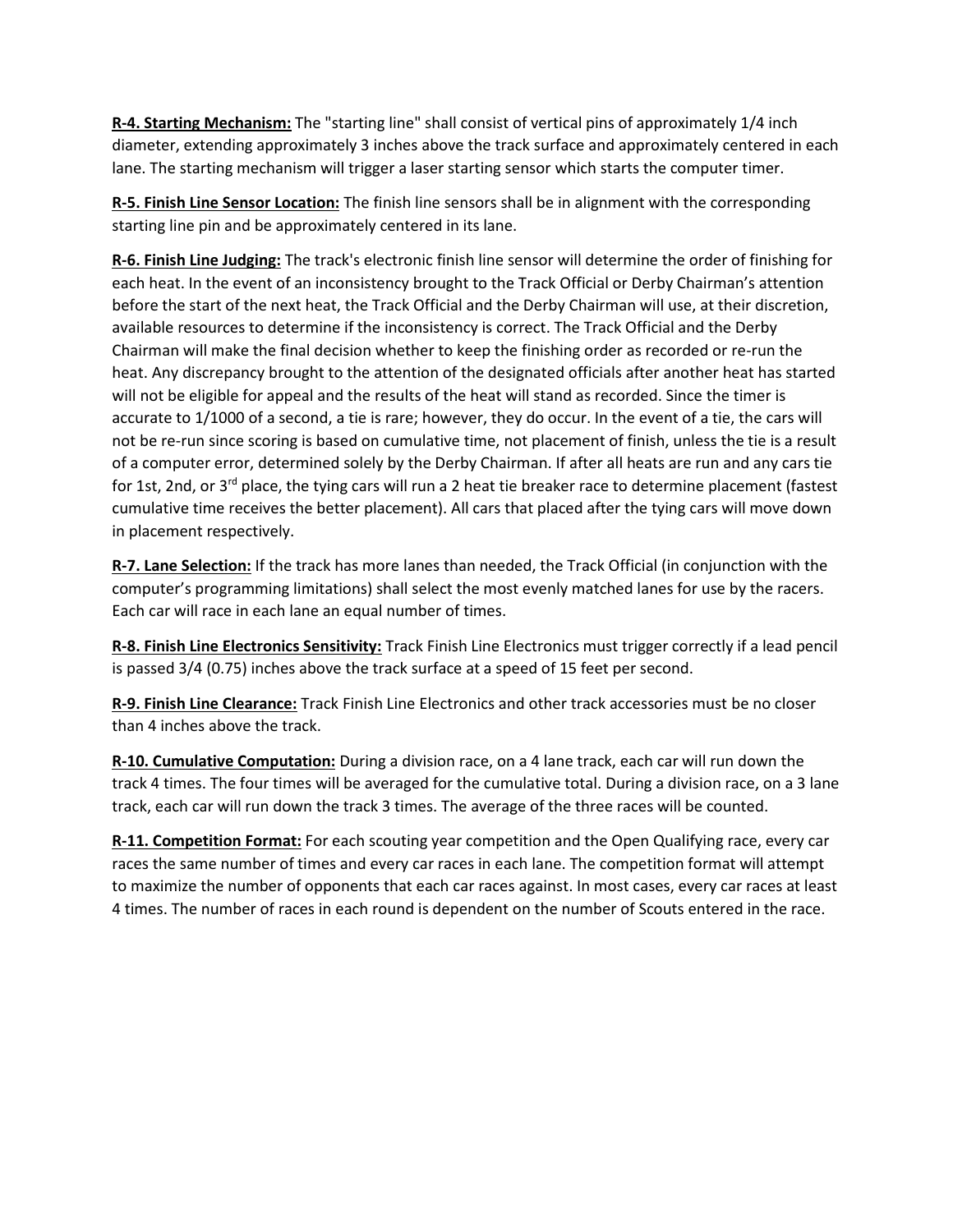#### **PICTURES & NOTES**

#### **Tread Marks**

Wheels must be Official BSA. You may polish the wheel. Original "tread marks" must remain intact and clearly visible. (Rule T--6)

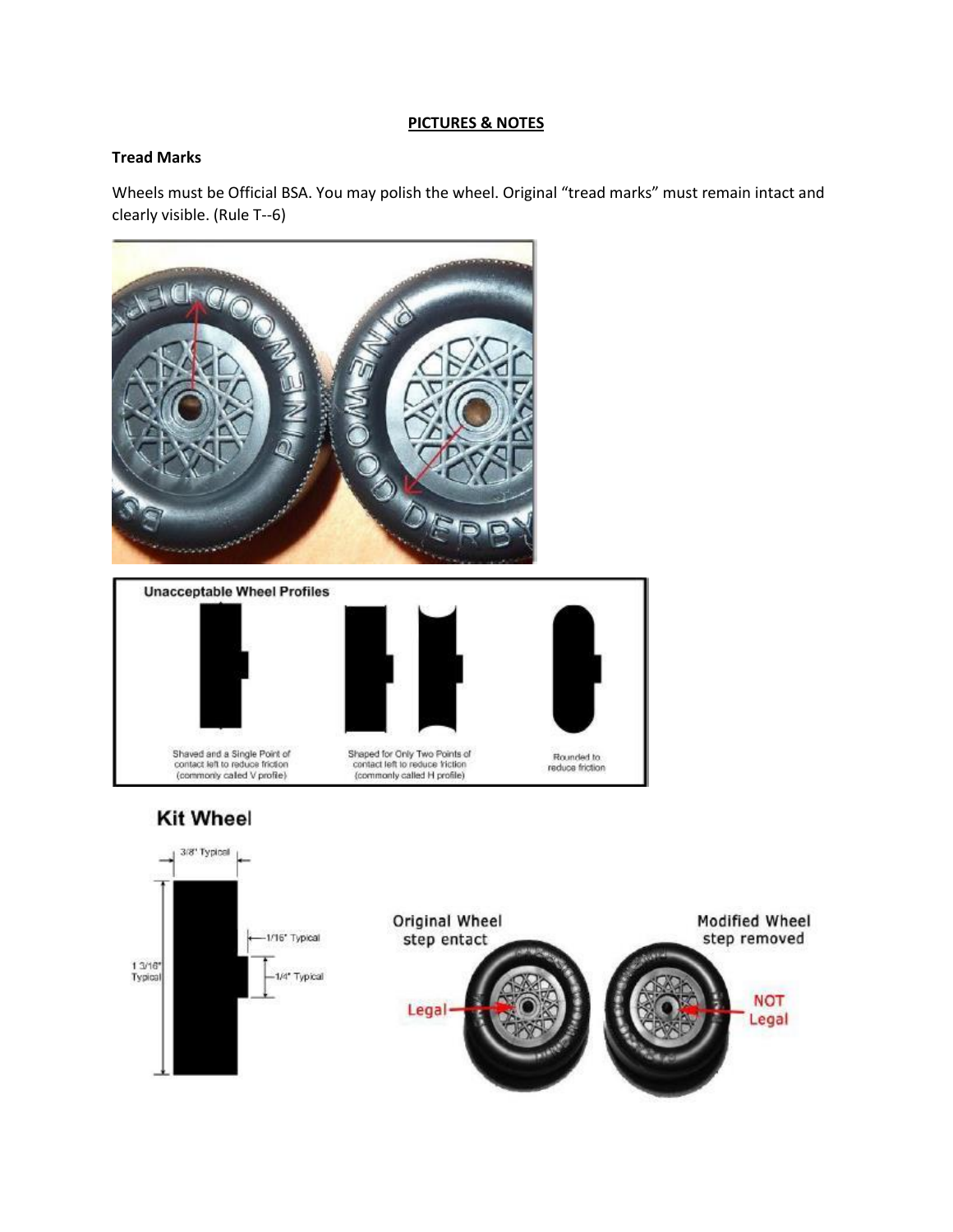#### **Axle modifications**

(recommended modification) imperfections can be removed and polished. (Rule T-3)



## **Overall Car Dimensions**



Race cars may be no wider than 2 3/4 (2.75) inches and have inside wheel to wheel clearance of at least 1 3/4 (1.75) inches. The entire car must stage behind the starting pin. The front of the car should have a 1/2" flat surface so it may be accurately placed against the starting pin. (Rule T-4) & (Rule T-9)

Race cars may be no longer than 7 inches, nor taller than 3 inches, and have an underside clearance of at least 3/8 (0.375) inches. (Rule T-4)